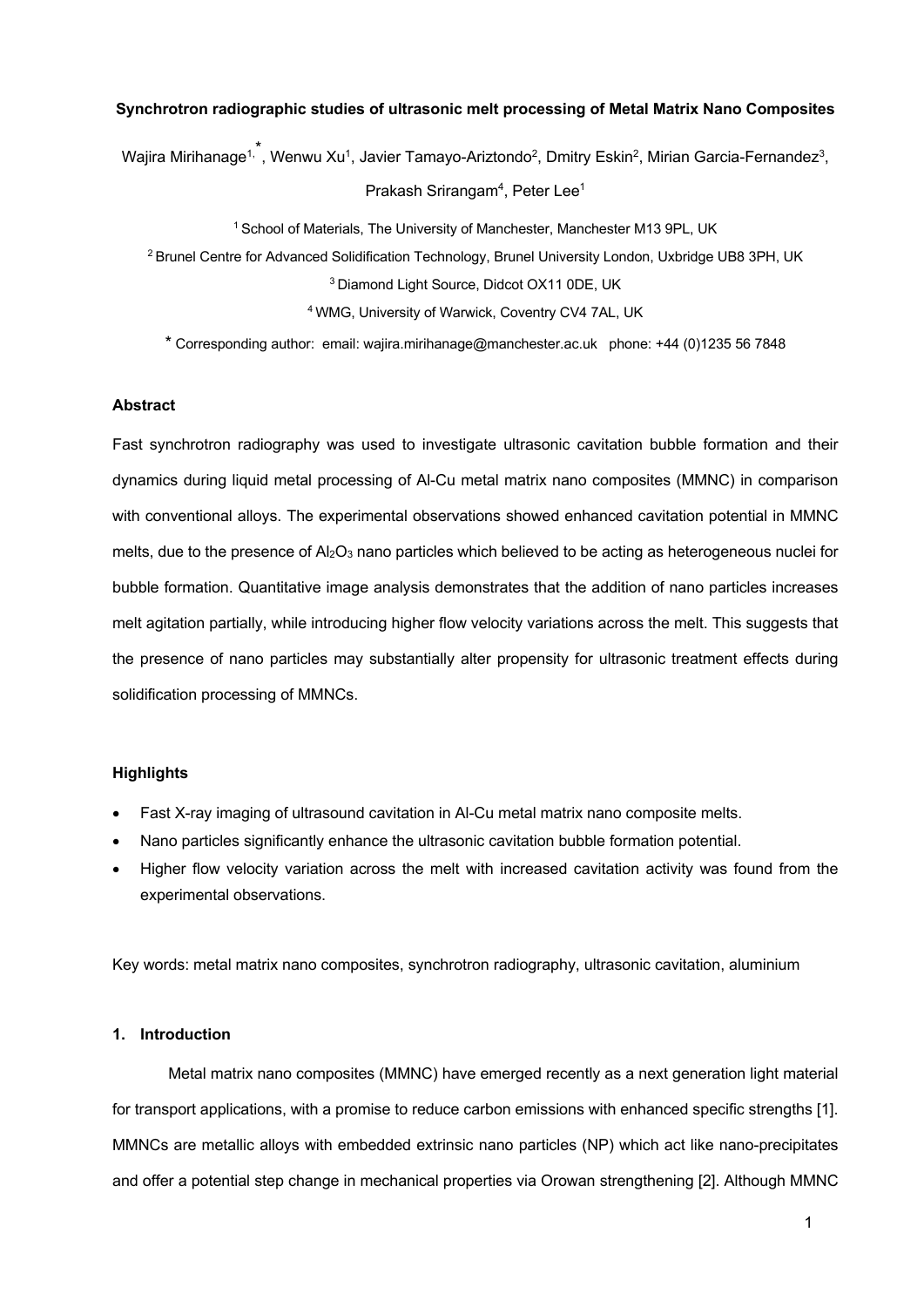production through mechanical forming has demonstrated significant mechanical property improvements [1], production costs are deemed to be too high. Solidification routes are more cost effective, but due to NP agglomeration and further segregation/pushing by solid-liquid interphase, ordinary casting methods found to be ineffective [3]. Ultrasonic melt processing offers a promising approach to de-agglomerate NP clusters, facilitating better NP incorporation into the primary phase via reduced pushing [4, 5]. Ultrasonic processing has also been employed in the metal casting industry as a popular technique to degas molten metal to control porosity and enhance grain refinement during solidification [4, 6]. The cavitation bubble sizes and their number density are found to play an important role in governing all of these aspects [4]. Hence, insights into the dynamics associated with ultrasonic treatment are crucial to optimize solidification processing of molten MMNCs. Although NPs are recognised to alter strength in the solid, and viscosity in the liquid [7, 8], their influence on ultrasound treatment has not been studied yet and is required to facilitate the optimization of MMNC processing via solidification routes.

High speed optical imaging based analysis of ultrasound cavitation in pure water has been well documented (e.g. ref. [9]), but is not viable for opaque molten alloys. Though, in situ X-radiography has been used to study a range of phenomena associated with solidification processes of metallic alloys [10, 11, 12, 13, 14, 15], very few in situ X-ray experimental studies were reported to date on cavitation interactions in molten and solidifying metals [16, 17]. Most of these studies had limited time resolution, except in very recent research [18], where ultra-fast shock wave effects related to ultrasound sonication has been reported. Recently, small angle X-ray scattering (SAXS) was also employed to investigate the cavitation bubble nucleation phenomena in Al-Cu melts [19]; the limitation with this study was that once cavitation bubbles were nucleated, they were quickly grown to sizes which is beyond the capability of SAXS to resolve. Further, to the best of authors' knowledge, no direct in situ experimental observation has been reported to evaluate the ultrasonic cavitation driven bubble formation in molten metal with nano particles. Here, we report in situ synchrotron X-ray observations of ultrasound cavitation in molten aluminium with NPs (MMNCs).

#### **2. Experimental details**

The composition of the MMNC samples was Al-10wt%Cu with  $0.05$  wt% Al<sub>2</sub>O<sub>3</sub> NP (average size 80 nm). Initially, NPs were wrapped in thin aluminium foil and added to a 1 kg batch of the molten Al-10wt% Cu alloy during mechanical stirring with a Ti impeller, followed by ultrasonic processing for 15 min (17.5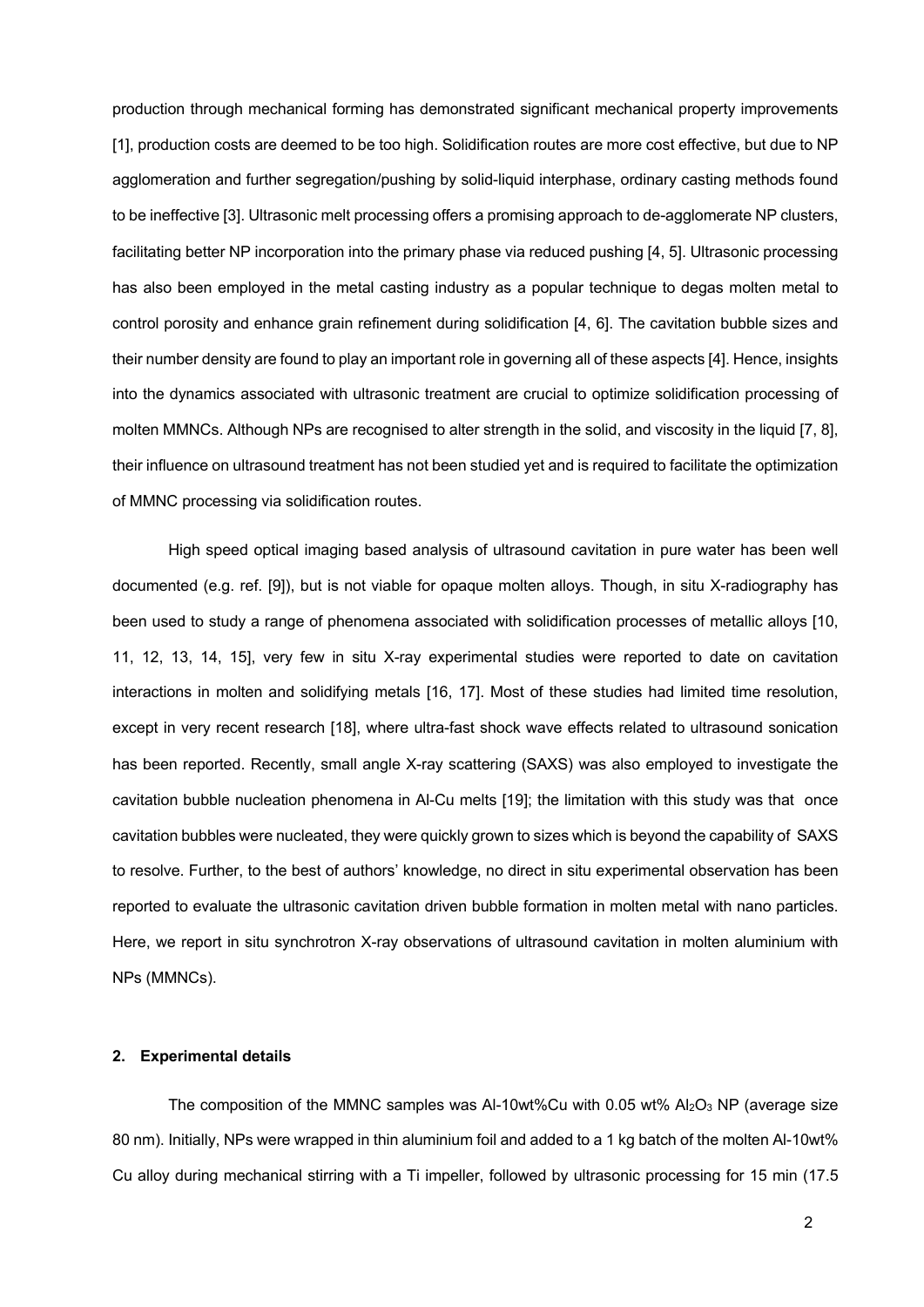kHz, Nb horn). The mixture was then poured at 700 °C into a 10 mm diameter, 120 mm long cylindrical steel mould. A separate set of reference samples were also prepared trough to the same processing but without adding NPs. Samples were then machined to have a tight fit into the bottom part of the boron nitride (BN) crucible, 1 mm thin, 3 mm wide and 4 mm high cavity (see Figure 1.a). The crucible was placed in a resistance heating furnace [12] with the thinner bottom part of the crucible positioned between two X-ray windows (10 mm x 10 mm). The sample thickness direction vector was parallel to the synchrotron X-ray beam (Figure 1b). A 30 kHz -Hielscher® UP50H ultrasonic processor with 0.5 mm Ti sonotrode tip was fixed to a remote controlled vertically movable rail, in order to move the sonotrode tip into a repeatable position inside the molten metal within < 10 µm accuracy. A low rate Ar supply was also directed to the sample top surface to minimise the oxidation during the experiments.



Figure 1. a) Schematic shape of crucible used (no to scale, external dimensions are shown). b) Experimental configuration.

During the experiments in Diamond-Manchester branchline (I13-2) at Diamond Light Source, UK; the crucible was heated to 700±5°C, at the rate of ~0.5°C/s, with subsequent ~ 600 s temperature homogenisation holding period. The oscillating sonotrode tip was immersed approx. 4 mm into the molten metal for a 1.0 s sonication cycle, where power is applied for 0.6 s and then turned off for 0.4 s. A pink synchrotron X-ray beam was used for imaging (with the 1<sup>st</sup> mode at  $\sim$ 16 keV [20]). On the detector side, a CdWO4 scintillator was coupled to a Pco.Edge® camera through an optical magnification system. The imaging field of view was  $\sim 4.2 \times -3.5$  mm<sup>2</sup> with 1.6 µm spatial resolution. Radiographs were collected at 63 Hz with 10 ms exposure time, which provided  $\sim$  0.016 s nominal temporal resolution. For all the experiments presented here, top edge of the images were  $\sim$  3 mm below the sonotrode tip.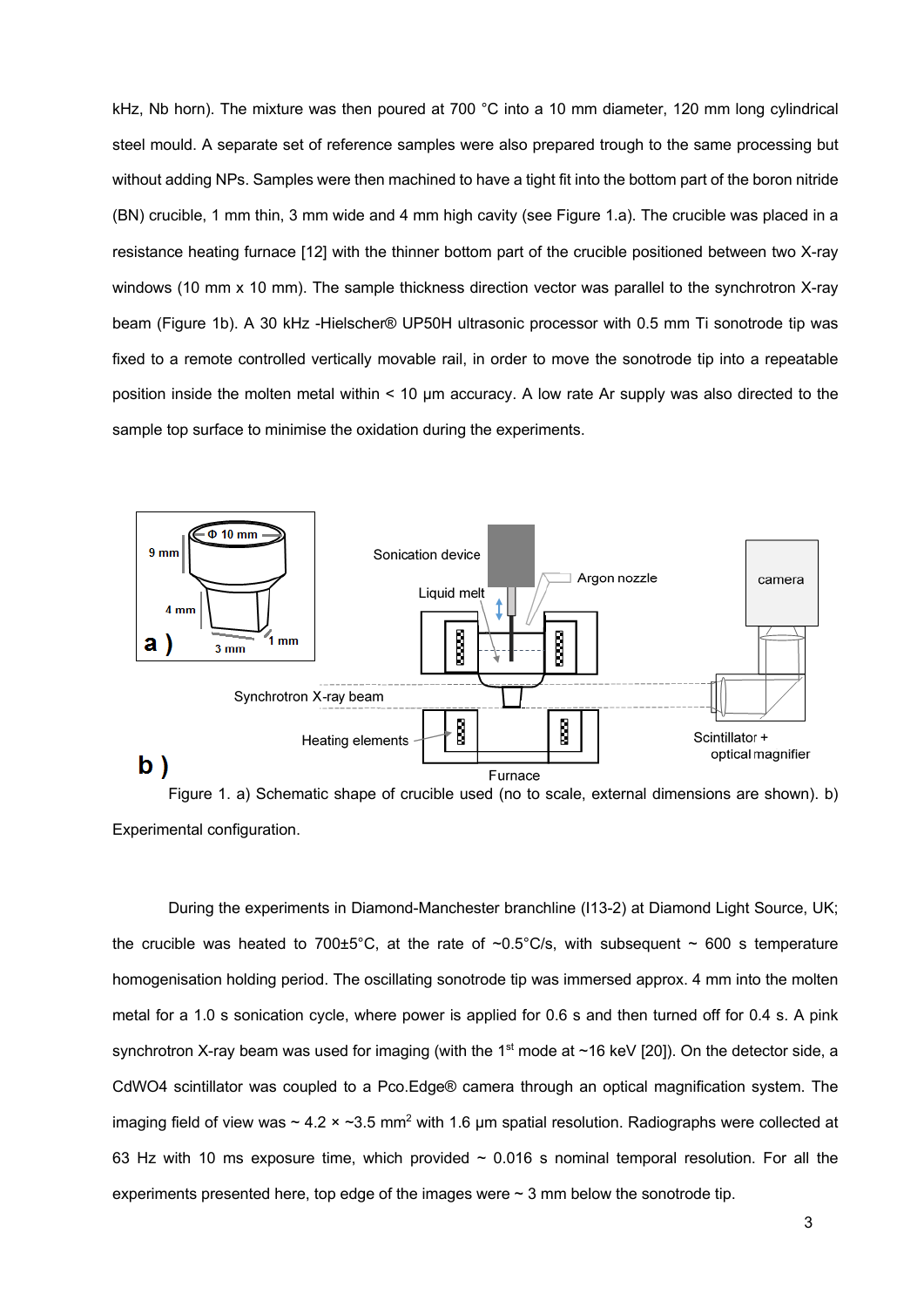### **3. Results and discussion**



Figure 2. Radiographs of Al-10%Cu sample without nano particles during: a) sonication, b) just after sonication is stopped; and Al-10%Cu with nano particles added during c) sonication, and d) just after sonication is stopped. The red arrow shows a slow moving bubble.

Figure 2 shows representative radiographs obtained during the ultra-sonication of molten samples. Flow during the sonication periods was observed with and without NPs. Once the pressure difference is induced by the ultrasonic waves, cavitation process in liquids is usually initiated via heterogeneous nucleation of cavitation bubbles from pre-existing fine gas bubbles [4]. Alloy melts typically contain some non-wettable sub-micron sized solid particles/inclusions with gaseous phase associated with their surface defects, which provide a strong potential for cavitation nuclei [4]. During the sonication period, it was not possible to detect individual cavitation bubbles in most of the images, instead blurring effects cause the rapidly moving bubbles to appear as continuous streaks (Fig. 2.c and Supplementary video#1). An exception was found for samples with NPs, some bubbles were visible without streaking in the lower bottom portions of the sample(s), example is shown by a red arrow Figure 2.c. At intermittent-no sonication periods, bubbles were clearly observed in the molten melts (Fig. 2.d and Supplementary video#2), while bubbles move at speeds of over 100 mm/s during sonication. When there is no-sonication, bubbles continue to move but at low speeds up to  $\sim$ 3.0 mm/s, presumably as a result of residue flow momentum from sonication and buoyancy effects. It is to be noted that some of these residual bubbles are likely to be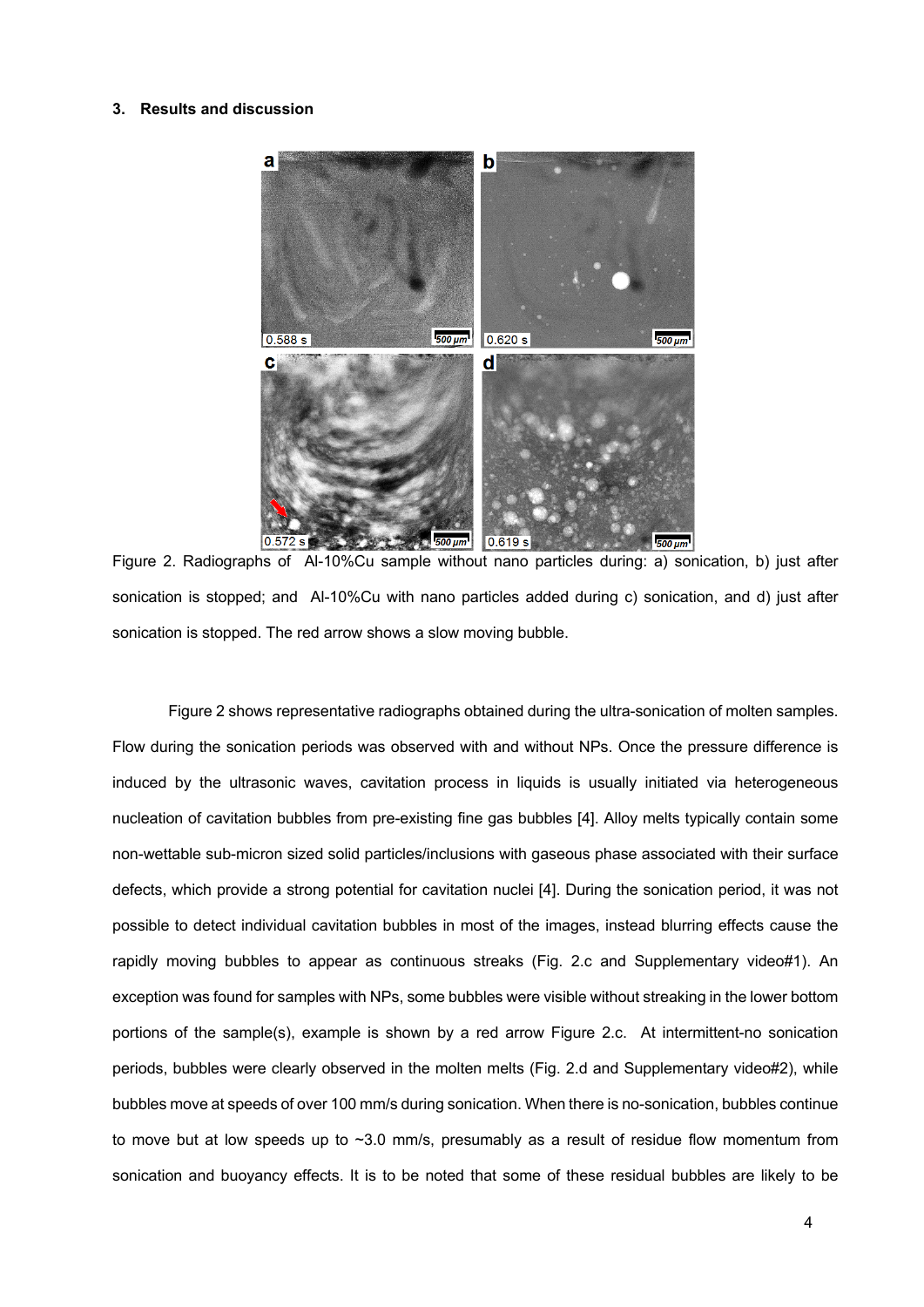attached to the crucible walls, slows down their movement, preventing their floating to the surface. However, once the next sonication cycle starts, nearly all of the existing bubbles were annihilated instantly and a new set of bubbles appear at the end of the new sonication cycle. Apart from this dynamic behaviour; significantly higher number of bubbles were observed in the melt(s) containing NPs (Figs. 2.b vs. 2.d).



Figure 3. Bubble size distribution immediately after the sonication stops in a cycle for melts with and without NPs. Statistics are based on measurements from 10 different sonication cycles/experiments for each condition.

It appears that both bubble number density and the bubble average size increased in the melts with NPs as compared to the melt without NPs. The added Al<sub>2</sub>O<sub>3</sub> particles (NPs) are generally not well wetted by liquid aluminium, and provide numerous cavities for entrained interfaces where atomic hydrogen from the melt can re-combine into molecular hydrogen. It is well known that particles with absorbed hydrogen act as cavitation nuclei, significantly reducing the cavitation threshold in liquid metals [4, 9]. Thus, it is reasonable to hypothesise that  $A_2O_3$  NPs are the main cause for the differences, through introducing numerous heterogeneous nuclei during cavitation. After sonication more bubbles are present with NPs, likely due to a greater initial number density. For quantification of this effect, we have extracted the bubble radius via adaptive threshholding (to separate the bubbles from the liquid background) and then by applying 2D Laplacian operator to detect the edges. Figure 3 presents quantified bubble diameter statistics as obtained from the radiographs. As shown in Figure 3, the bubble number density increases by two fold when NPs are present in the melt. In addition to the bubble density, there is a significant increase in the average bubble diameters, from 50-100 µm in the reference melt to 100-150 µm in the alloy with NPs. This suggests that the growth and stability of cavitation gas bubbles was significantly enhanced in the presence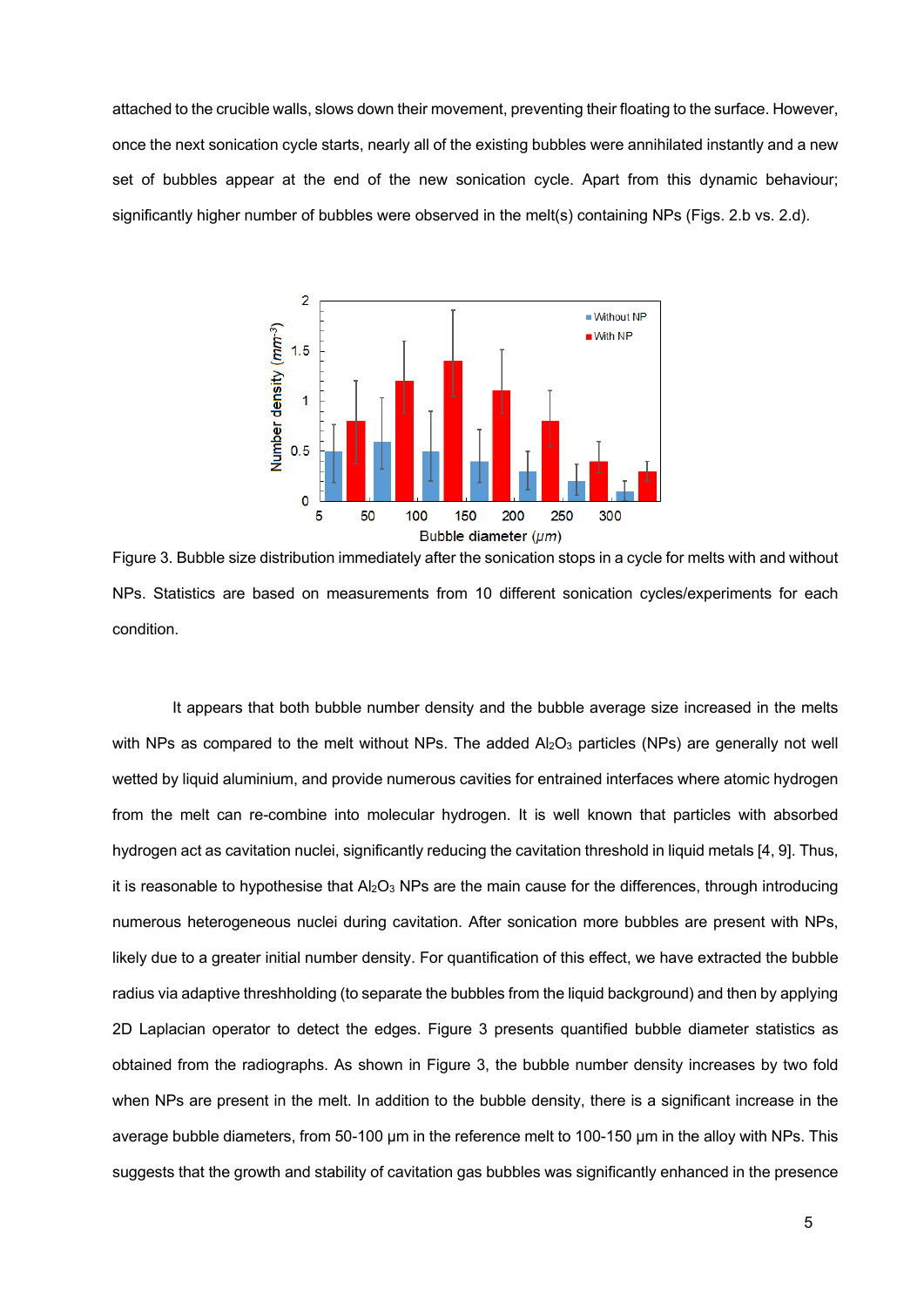of NPs. Remarkably, a possible clue on the reasons for the faster mass (hydrogen) transport, as a result of higher flow rates can also be found from image analysis, particularly in the upper half of the melts with NPs. As shown in Figure 2.a and c, a continuous streak indicates the projection of a bubble's movement during a single image exposure. Therefore the length of the each streak provide just a 2D projection of the bubble that it travels within 10 ms. However, as we cannot extract any information about the distance travelled along the thickness direction, the streak lengths can only provide a rough approximation (in plane normal to the beam direction) as presented in Figure 4, rather than the exact flow velocity.



Figure 4. Flow speed estimation from bubble streaklines with and without nano particles. 'Upper' and 'Lower' denotes the measurements from upper and lower portions of the sample(s). Error bars indicate the range of the measured values, 10 readings for each case.

Figure 4 suggests that the average flow velocity is approximately 20 % higher in the melts with NPs under the same sonication conditions, when the upper half of the crucible is considered. It is possible to view this higher velocity as an indication of increased turbulent nature of the MMNC melts, caused by greater cavitation bubble activity. The more active movement of cavitation bubbles may result in their accelerated growth due to the constantly refreshed supply of the hydrogen-saturated melt to the surface of the bubbles. In contrast to the flow rates closer to the sonotrode tip, marginally lower flow velocities were found for the bubble movement at a distance away from the sonotrode tip (the lower half of the observable melt). However, this difference is found to be higher for the cases with NPs. As shown in Figure 2c, the appearance of some distinguishable bubbles, from its circular shape (eg. one shown by the red arrow) provides further evidence for lower flow velocities. Note that the acoustic power attenuates further as cavitation bubbles form (shielding effect) [21]. This may further contribute to the appearance of relatively quiet bubbles at a distance from the ultrasonic source in the presence of cavitation enhanced by NPs.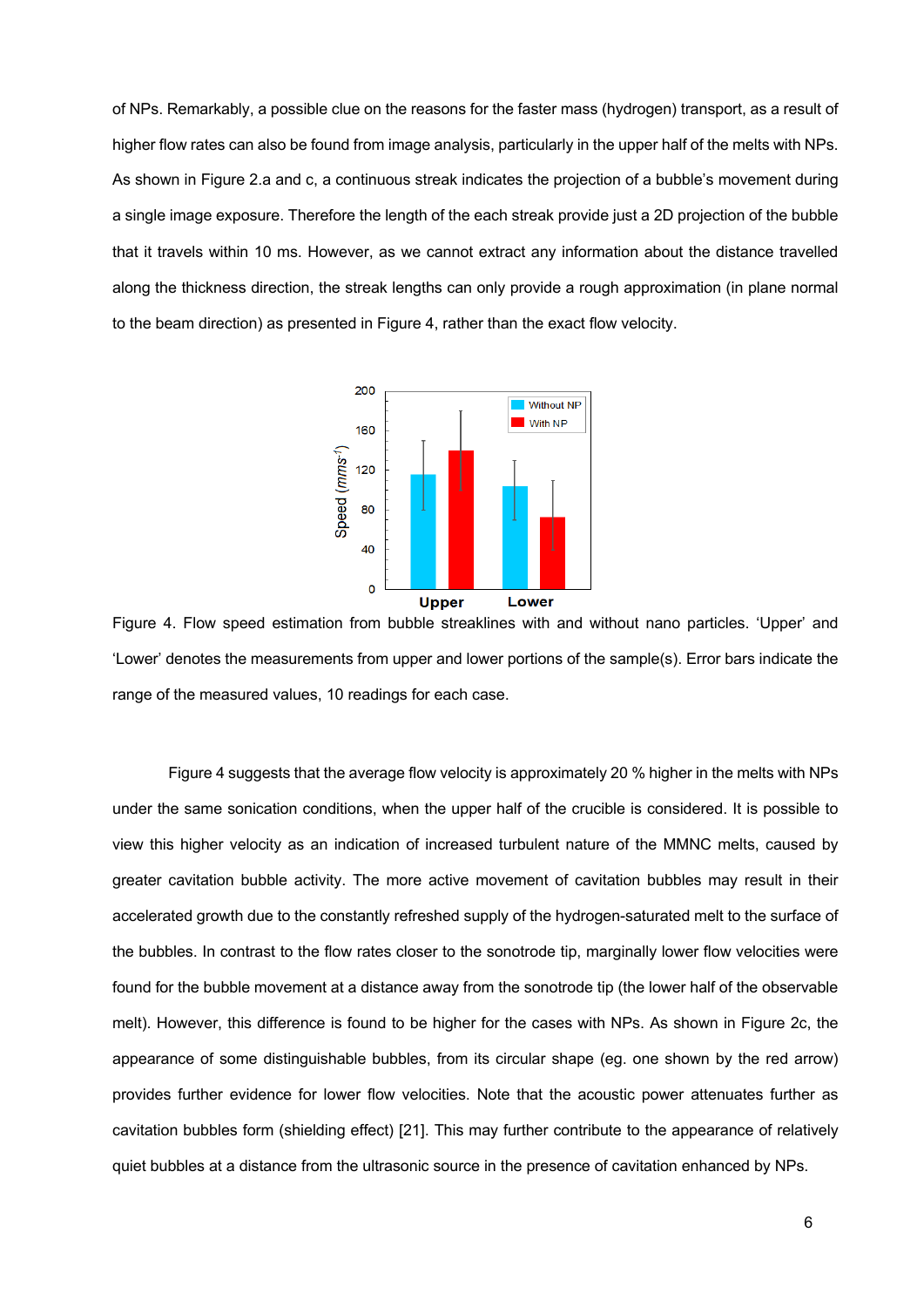Even though cavitation and acoustic streaming (agitation) is employed to improve solidification processing [4, 5], excessive agitation of melt has also been found to result in undesirable defects in castings, such as porosity [22], oxide bifilm formation [23] or detrimental morphological changes to the microstructure [24], resulting in weakened mechanical properties. Turbulence and agitation may also result in re-agglomeration of particles [25]. Further, it is to be noted that the flow velocities can effect segregation, depending on the local flow patterns. According to our observations and analysis presented here, ultrasonic driven melt processing of MMNCs can cause localisation of cavitation and flow dynamic effects within the crucible. Hence, ultrasonic processing of MMNCs is challenging when compared to conventional alloy melts.

#### **4. Conclusions**

Fast synchrotron radiographic images during in situ ultrasonication of Al-10 wt% Cu alloys with/without added Al<sub>2</sub>O<sub>3</sub> NPs were recorded to evaluate the cavitation potential during ultrasonic processing of MMNCs. Cavitation bubbles were quantified in terms of their influence on bubble velocity, number density and size distribution. It was found that the addition of NPs significantly intensify cavitation bubble formation and increase the melt agitation in the regions close to the sonotrode tip. However higher cavitation bubble volume with NPs tend to attenuate ultrasonic power propagation decreasing cavitation activity away from the sonotrode tip, introducing grater variation of ultrasonic effects across the MMNC melts when compared with conventional melts.

#### **Acknowledgements**

The authors wish to acknowledge financial support from the ExoMet Project, which is co-funded by the European Commission in the 7th Framework Programme (contract FP7-NMP3-LA-2012-280421), by the European Space Agency and by the individual partner organisations. UK EPSRC grants (EP/I02249X/1, EP/K00588X/1, EP/K005804) and the Research Complex at Harwell are also acknowledged. The authors gratefully acknowledge the use of the Diamond Manchester Branchline at Diamond Light Source (MT5001- 2) and are grateful to Dr. Kaz Wanelik for implementing software scripts for imaging.

#### **References**

[1] H.H. Kim, J.SS. Babu, C.G. Kang, Materials Science and Engineering A 573 (2013) 92–99